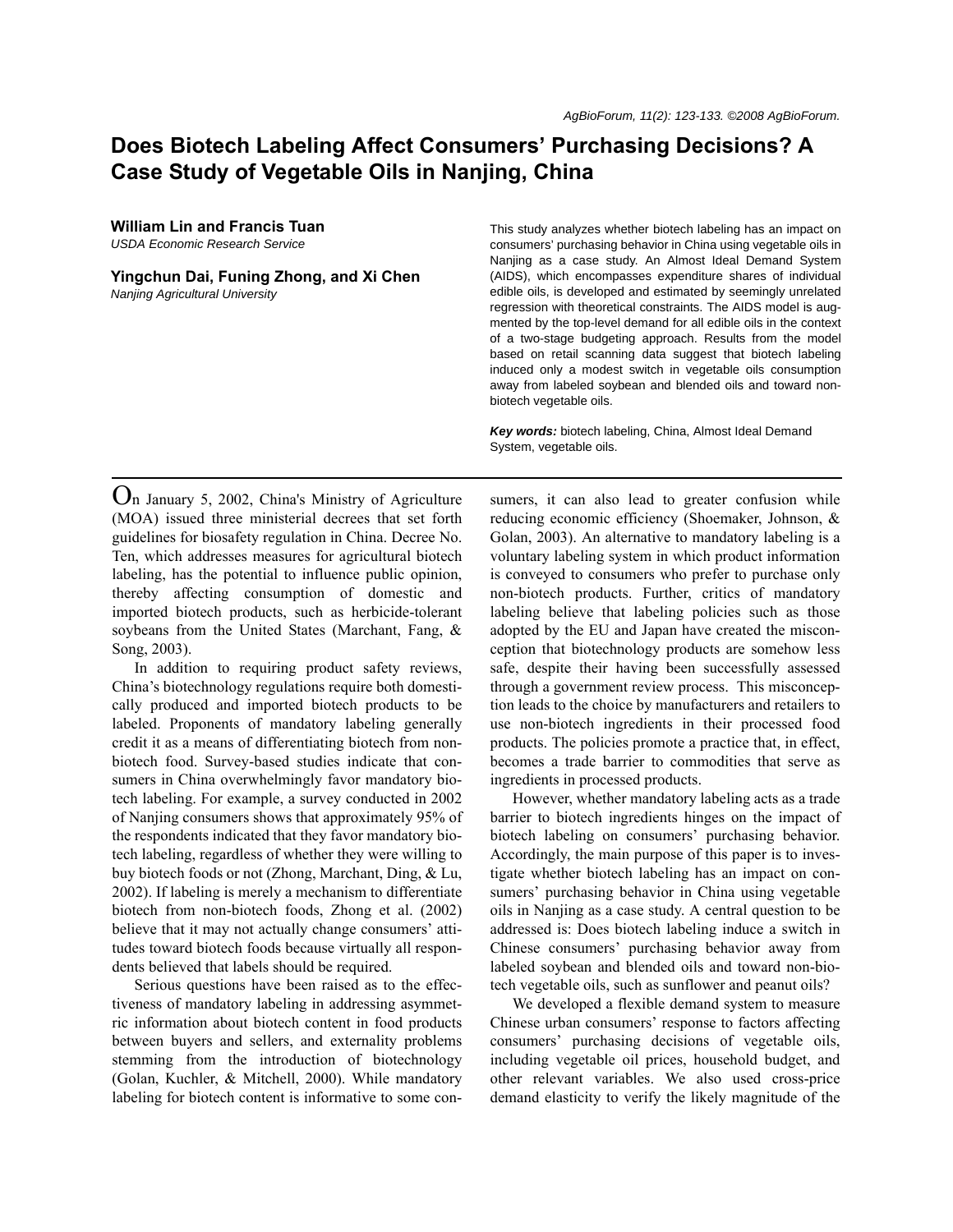impact of biotech labeling on consumers' purchasing decisions. The larger the cross-price elasticity of demand between two vegetable oils, the closer were the two products as substitutes in the eyes of consumers and thereby the larger the potential impact of biotech labeling on consumers' purchasing decisions.

This study is unique in that it makes use of retail scanning data of edible oils at five stores sampled from more than 100 outlets in Nanjing of a large supermarket company, which is a leading retail chain in China. In contrast, virtually all previous studies of consumer attitudes toward biotech foods, labeling, and willingness to pay in China and other countries, such as Zhong et al. (2002), Bai (2003), Asian Food Information Center (AFIC, 2004), International Food Information Council (IFIC, 2004), Chern, Rickertsen, Tsuboi, and Fu (2003), Li, Curtis, McCluskey, and Wahl (2003), Ding (2004), Lin, Somwaru, Tuan, Huang, and Bai (2006a), and Lin et al. (2006b), are based on surveys of consumers. These earlier survey studies indicate consumers' perception of biotech foods or willingness to purchase them if made available at specific reduced prices, rather than what consumers *actually* purchase. What is perceived by survey respondents may not always be consistent with their purchasing actions. In addition, survey respondents tend to overstate the amount they are willing to pay for quality enhancement of a private good, leading to the use of "cheap talk" to reduce the hypothetical bias inherent in the contingent valuation method (Lusk, 2003).

This study contributes to the literature by using *actual* purchasing data at supermarket outlets in Nanjing, China to determine if biotech food labeling has an impact on consumers' purchasing behavior of vegetable oils. To our knowledge, this study is one of the first studies in addressing the impact of biotech labeling on consumer behavior using actual purchasing data.<sup>1</sup>

# **China's Biotech Labeling**

Following the practices of the European Union (EU), Japan, and other countries, China has established a policy that requires labeling of food products with biotech content. China bases this regulation in part to protect consumers' right to know information about food products. Seventeen commodities in five categories governed by the labeling regulations include: (1) soybean seed for planting, soybeans, soybean flour, soybean oil, and soybean meal; (2) corn seed for planting, corn, corn oil, and corn flour; (3) rape seed for planting, rapeseeds, rapeseed oil, and rapeseed meal; (4) cotton seed for planting; and (5) tomato seed for planting, fresh tomatoes, and tomato jam or sauce. All soybean oil made from biotech soybeans or blended oil that contains biotech soybeans as an ingredient must be labeled for its biotech content.<sup>2</sup> Because China is not producing biotechnology soybeans, this measure currently affects only soybeans imported from the United States and South America.

The effective date for implementation of China's biotech regulations was set for March 20, 2002. The requirement, however, was not strictly enforced until August 2003 when the government began to crack down on retailers that were violating the regulations. Since then, many retailers in the mid- to large-sized cities, such as Nanjing, Beijing, and Shanghai, have labeled products that contain biotech ingredients.

There are three different ways to satisfy the labeling requirement. According to the regulations, processed products such as soybean oil may be labeled with a statement that reads "This processed product is made from biotech soybeans." Alternatively, the statement may read "Ingredients used in the processing include biotech soybeans," or "This processed product contains biotech soybeans as an ingredient, but it no longer possesses detectable biotech content." Interestingly, both biotech and non-biotech soybean oils are available in supermarkets in Harbin—the capital city of Heilongjiang province—and lately in Beijing, but the statement for biotech soybean oil is often smaller in print size than that for non-biotech soybean oil. $3$ 

Detection of biotech content for labeling purposes is determined through a qualitative test measure, called the lateral flow strip test, conducted by state-owned scientific organizations, including science-and-technology universities and laboratories. This protein-based detection method takes about 10 minutes to perform and indicates the presence or absence of biotech content in food products with a "yes" or "no" response. In general, the detection sensitivity reaches 0.125% (1 kernel in 800) for most test kits under this detection method, which is lower than 0.01% (1 kernel in 10,000) inherent in a few micro-titler well test kits available in the United States.

*<sup>1.</sup> Another study using the same type of actual purchasing data is Marks, Kalaitzandonakes, and Vickner (2004).*

*<sup>2.</sup> Virtually all blended oil available in China's supermarkets contains some trace of biotech soybeans.*

*<sup>3.</sup> Labeling of non-biotech food is done on a voluntary basis. At present, it is China's policy to preserve the Heilongjiang province, along with Jilin and Liaoning, as a non-biotech soybean producing region.*

*Lin, Dai, Zhong, Tuan & Chen — Does Biotech Labeling Affect Consumers' Purchasing Decisions?*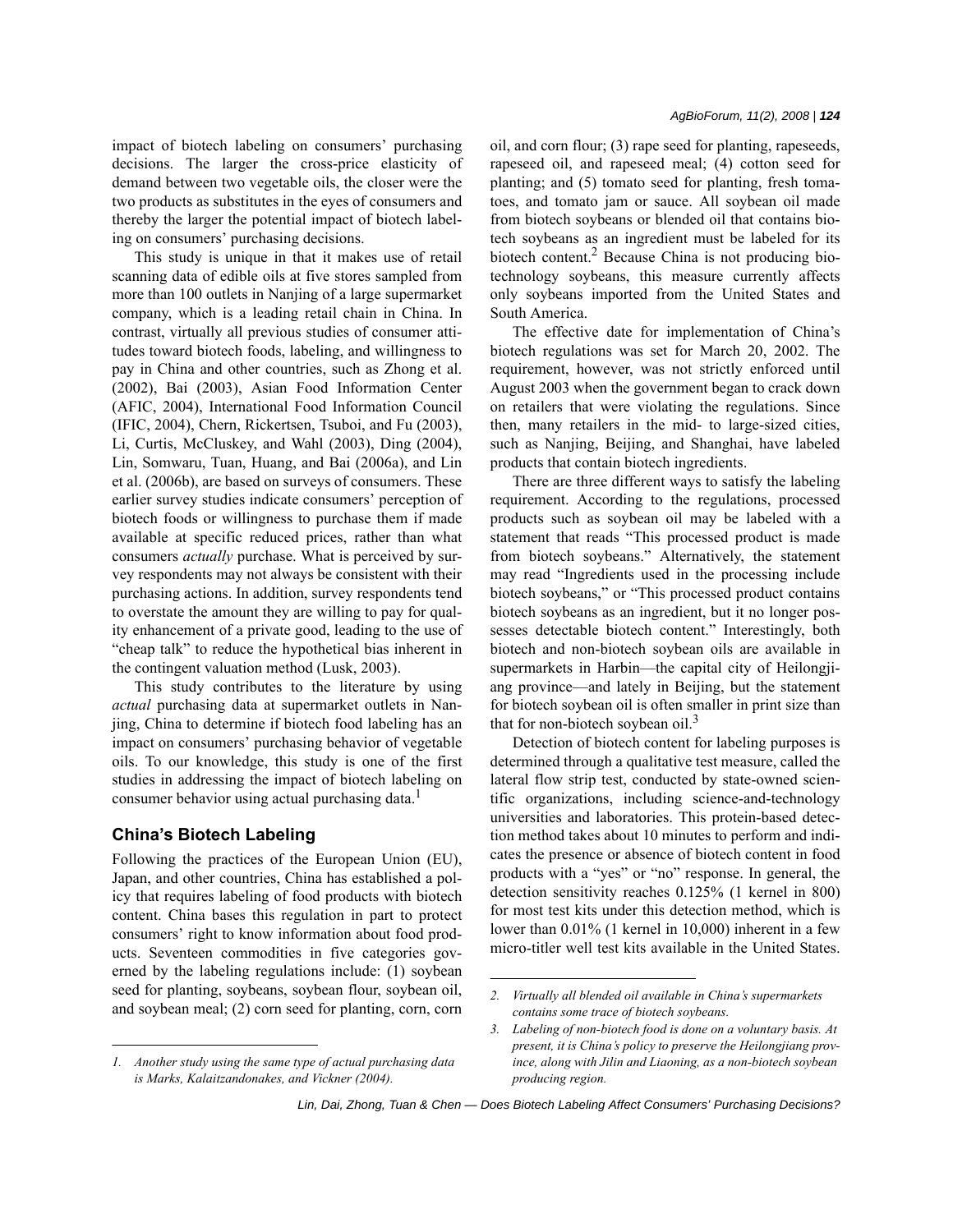

**Figure 1. Expenditure shares of edible oils in Xinglong supermarket store.**

It is important to also note that there are varying degrees in the accuracy of these commercially available test kits. Some governments review the test kits for accuracy and validate the kits as meeting the criteria outlined.

## **Supermarket Retail Scanning Data**

Edible oil data in five stores were selected from more than 100 outlets of a large supermarket company in Nanjing, China. This company is a leading retail chain, operating more than 1,100 outlet stores nationwide. The Nanjing Agricultural University is responsible for maintaining and updating the retail scanning database under an agreement with this supermarket company. The five stores were randomly chosen so that they are representative of the outlet stores in Nanjing, not only in terms of socio-economic status (mainly per-household income) but also scale, radius of customer dispersion, and geographic distribution (Zhong, Chen, & Yeh, 2006). In other words, they are random, cross-section samples stratified by income, scale, and geographic considerations. These stratified random samples are highly representative of the population in Nanjing City (Zhong et al., 2006).

The retail scanning data set contains *actual* monthly aggregate sales, retail prices, and expenditures of edible oils at each of the five outlets in Nanjing during the period from January 2002 through April 2004—a total of 28 months. This sample period covers scanning data prior to August 2003—the time when mandatory labeling was strictly enforced—and thereafter fairly evenly. Hence, the cross-section (5 outlets) and time-series (28 months) data yields a total number of observations of 140. In addition to soybean oil (including blended oil that contains soybean oil as an ingredient), which averaged about 80% of all expenditures for edible oils, the data also includes peanut, sunflower, and other oils, which are regarded as non-biotech vegetable oils. Palm oil is not separated out in the scanning data because it is used mostly in food processing, although some is used as an ingredient in blended oil. Rapeseed oil, which was commonly consumed locally, is used primarily as an ingredient in blended oil and thereby is neither separated out in the database. Soybean oil (including blended oil that contain palm and rapeseed oils), peanut, and sunflower oils accounted for nearly 90% of total vegetable oil expenditures in these five outlets. While non-biotech soybean oil is currently available in Harbin and Beijing, it is currently unavailable in Nanjing's supermarkets and elsewhere.

Consumers' choice of vegetable oils for household consumption, month-by-month, reflects the effects of relative price changes among vegetable oils, household income, consumers' preferences of various vegetable oils, sales promotion, seasonable variables, and biotech labeling. During the sample period of this study, expenditure shares of soybean oil purchased by consumers from the largest sampled outlet—Xinglong supermarket store—declined slightly after August 2003, while the shares of peanut and sunflower oils had modest

*Lin, Dai, Zhong, Tuan & Chen — Does Biotech Labeling Affect Consumers' Purchasing Decisions?*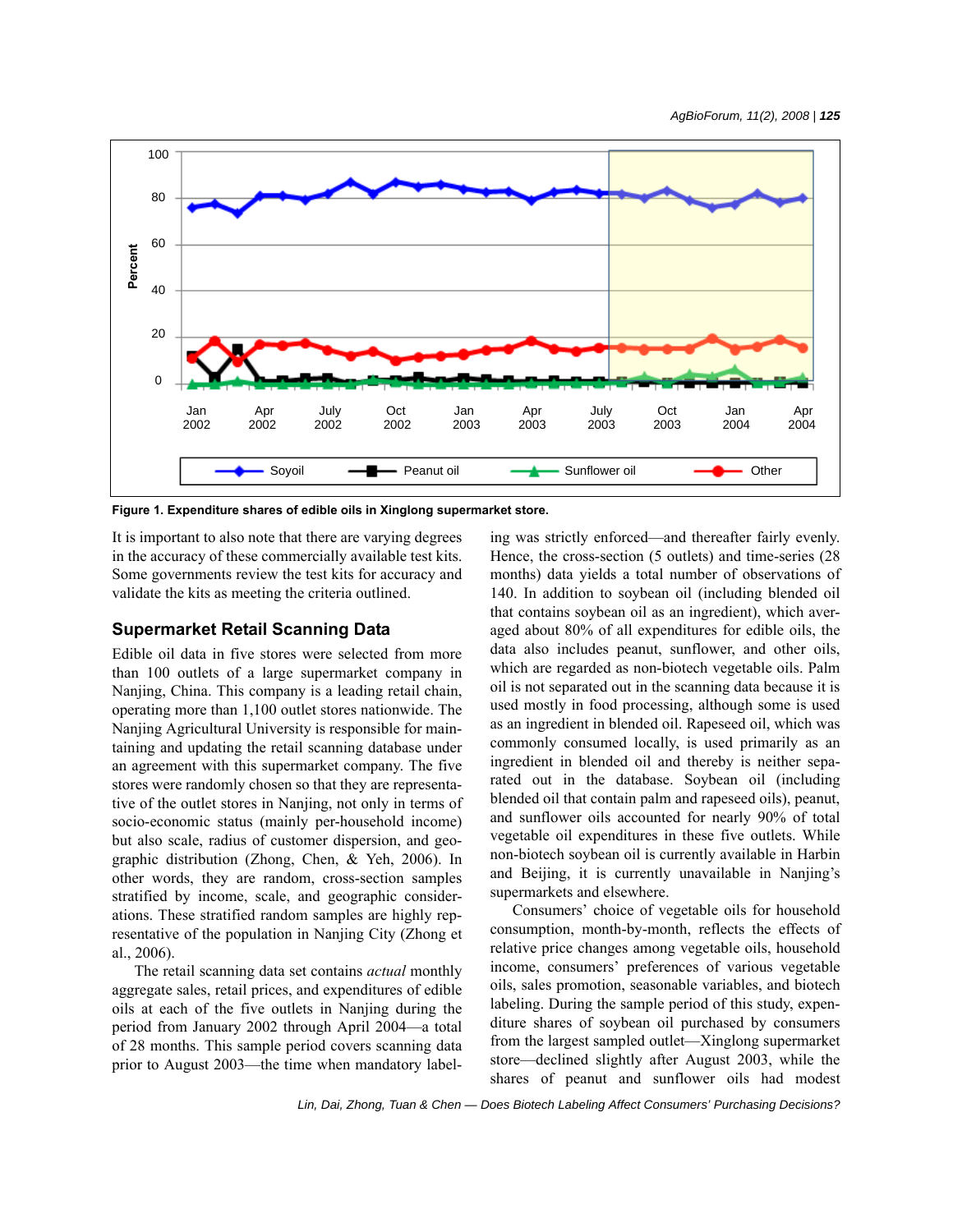

**Figure 2. Retail prices of edible oils in Xinglong supermarket store.**

increases (Figure 1). This pattern applies to other sampled outlet stores as well. Relative to soybean oil retail prices, sunflower oil retail prices showed a modest decline after the strict enforcement of biotech labeling (Figure 2). Soybean oil retail prices showed a faster increase after August 2003 than for sunflower oil prices. Among major vegetable oils available at supermarkets, the price of soybean oil is the lowest and the price of peanut oil the highest.

In addition to the price factor, biotech labeling and associated media coverage also appeared to have contributed to the expansion of non-biotech oil consumption. The share of non-biotech vegetable oils in terms of quantities sold expanded to 13.4% of total sales at the five sampled outlet stores by April 2004, up from 6.5% prior to the enforcement of labeling policy. In contrast, the share of biotech vegetable oils (soybean and blended oils) decreased from 93.4% to 86.6% (Figure 3). This study applies statistical tests to the above alternative causal hypotheses.

# **The Almost Ideal Demand System**

Prior to determining the impact of biotech labeling on consumers' purchasing behavior, we developed a flexible demand system that captures the effects of all relevant variables on consumers' purchasing decisions, including own- and cross-prices of vegetable oils, household budget, consumer preferences in each of the retail outlets, seasonal variables, and sales promotion. In this context, the impact of biotech labeling is measured through a "residual" category after taking into account of the effects of all other variables.

An Almost Ideal Demand System (AIDS) for edible oils is developed, following the original work pioneered by Deaton and Muellbauer (1980) and subsequent studies (e.g., Alston & Chalfant, 1993; Eales & Unnevehr, 1994). This demand system encompasses about 20 edible oils, including soybean, peanut, sunflower, and other edible oils. Individual edible oils in this demand system are considered substitutable, but not for other foods sold by the supermarket outlets. The Appendix details the structure of this AIDS model. In addition, a list of variables and their definitions, measurement units, and expected signs are provided in Table A1.

### **Top-Level Demand**

The AIDS demand system is conditional in the sense that the share of expenditure is contingent on category expenditure (Exp) for all edible oils, which in turn is influenced by households' budget allocation decisions among other foods and beverages, in addition to edible oils. To close the loop, it is stipulated that household operators follow a two- stage budgeting approach (Hausman & Leonard, 2005). In the first stage, the household operator decides how to allocate household budget among the various food categories. Then the operator decides how to allocate the expenditure for a given category (such as edible oils in our study) across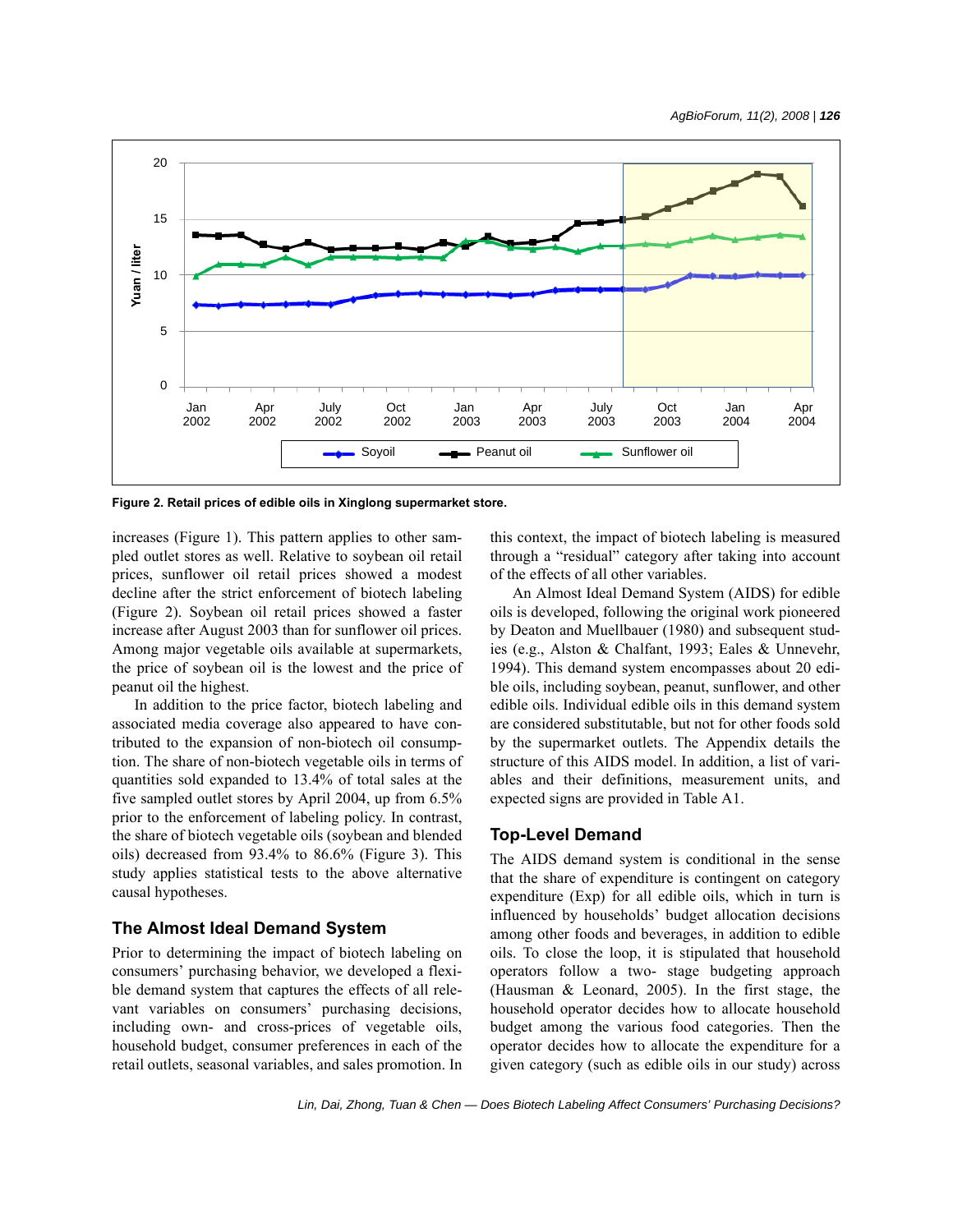

**Figure 3. Market shares of edible oils in all five supermarket stores.**

various edible oils. The Appendix also details the structure of the top-level demand.

### **Estimated Model Results**

The AIDS demand system is estimated by seemingly unrelated regression (SUR) using pooled time-series (28 months) and cross-section (5 outlet stores) data. The resulting 140 observations provide sufficient degrees of freedom and the results, in general, are statistically significant.4 Overall, the model results are robust. In comparison, the top-level demand is estimated by ordinary least squares because only a top-level demand for all vegetable oils is estimated.

#### **AIDS Expenditure Share Equations**

Empirical implementation of the AIDS expenditure share model calls for testing the hypothesis of imposing the theoretical restrictions. To the extent that the restrictions are statistically significant, such as symmetry, they are included as part of the estimation procedures.<sup>5</sup> This approach improves model performance and ensures that the AIDS demand system is consistent with demand the-

*4. It is desirable to expand the number of observations in future studies.*

ory. In this study, we found the homogeneity of degree zero restriction plays a pivotal role in yielding satisfactory results for the soybean oil share equation. In contrast, adding up constraints, by and large, did not make a noticeable difference, other than altering the intercept terms, and are not statistically significant. As a result, they are not imposed as constraints in the estimation of the parameters for the demand system.

In addition to all these theoretical constraints, we also imposed two constraints that restrict the beta coefficients of own-price variables in peanut and sunflower oil expenditure share equations at -0.4075 and -0.3163, respectively, which correspond to soybean oil's ownprice expenditure elasticity of -0.124 estimated from this study (Table 1).<sup>6</sup> These restrictions are imposed to address multicollinearity that exists between prices of peanut and soybean oils (with a correlation coefficient of 0.81) and prices of sunflower and soybean oils (with a correlation coefficient of also  $0.81$ ).<sup>7</sup>

Model results suggest that edible oil prices are important factors that explain the expenditure share of vegetable oils in Nanjing, China. All own-price and cross-price variables virtually are statistically significant

*<sup>5.</sup> The theoretical constraints apply to the AIDS demand model in the context where retail scanning data are used. For an example of this kind of empirical implementation, see Hausman and Leonard (2005).*

*<sup>6.</sup> The assumption of applying the own-price expenditure elasticity for soybean oil to sunflower and peanut oils is plausible because (1) the greater percentage change in consumption in response to a 1% change in the price of sunflower or peanut oil, and (2) sunflower and peanut oils are priced higher than soybean oil.*

*Lin, Dai, Zhong, Tuan & Chen — Does Biotech Labeling Affect Consumers' Purchasing Decisions?*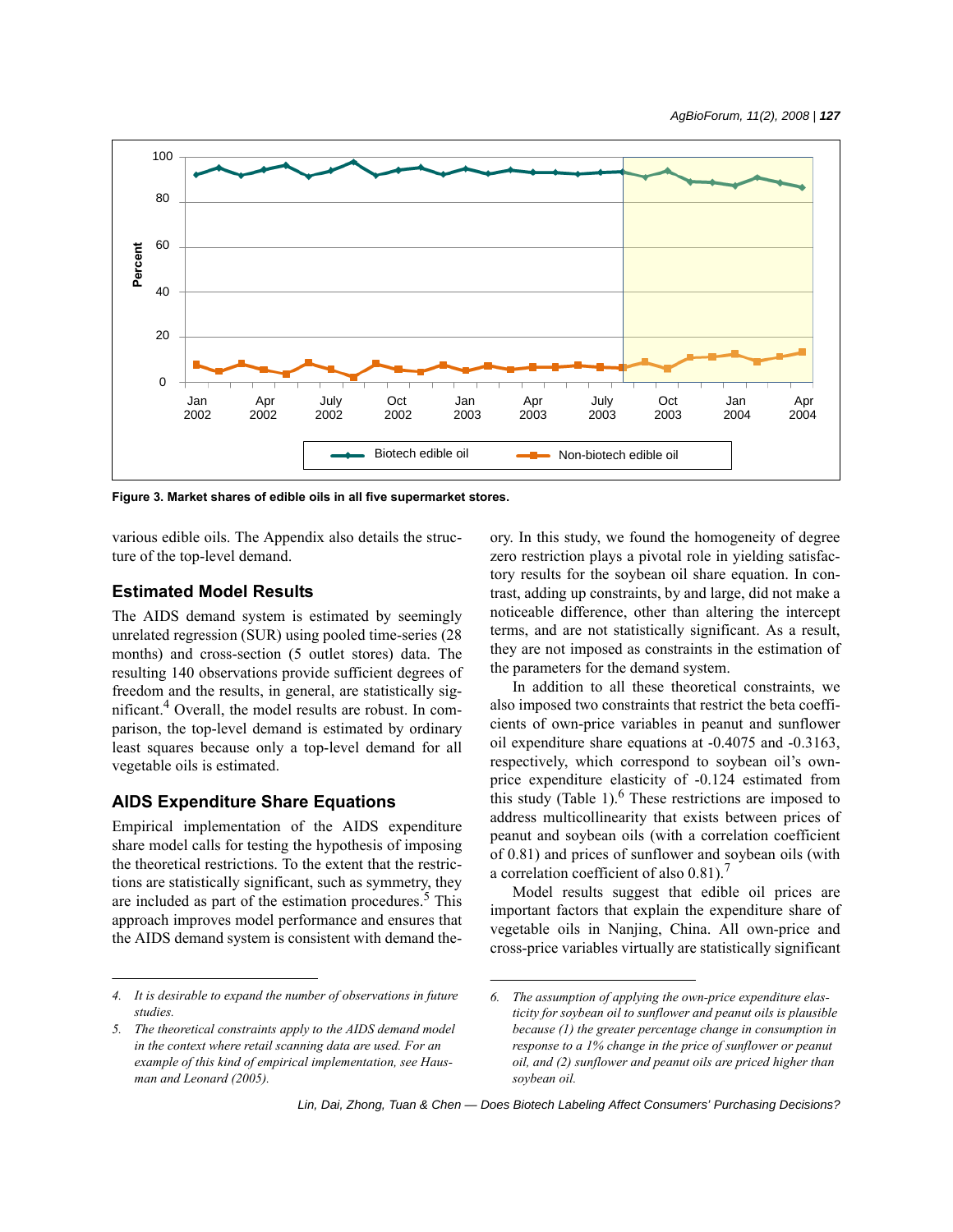| Table 1. Estimated expenditure share equations for edible oils in Nanjing, China, January 2002-April 2004. |  |  |
|------------------------------------------------------------------------------------------------------------|--|--|
|------------------------------------------------------------------------------------------------------------|--|--|

| Item           |               | <b>OLS estimates without constraints</b> |                          |                          | <b>SUR estimates with constraints</b> |                        |
|----------------|---------------|------------------------------------------|--------------------------|--------------------------|---------------------------------------|------------------------|
|                | <b>Ssoy</b>   | <b>Spea</b>                              | <b>Ssun</b>              | <b>Ssoy</b>              | <b>Spea</b>                           | <b>Ssun</b>            |
| Intercept      | 33.0797       | $-13.2077$                               | $-5.9002$                | 78.3918                  | $-23.5418$                            | $-16.8253$             |
|                | $(2.43)$ **   | $(-1.22)$                                | $(-0.80)$                | $(15.25)$ ***            | $(-2.42)$ **                          | $(-3.13)$ **           |
| Lnpsoy         | 31.0280       | 7.1899                                   | 8.4469                   | $-8.0575$                | 14.9395                               | 8.0575                 |
|                | $(4.87)$ ***  | (1.37)                                   | $(2.44)$ **              | $(-3.77)$ ***            | $(3.06)$ ***                          | $(3.77)$ ***           |
| Lnppea         |               | 1.6158                                   | $\overline{\phantom{a}}$ |                          | $-0.4075$ <sup>a</sup>                | --                     |
|                |               | (0.66)                                   |                          |                          |                                       |                        |
| Lnpsun         | $-6.5064$     |                                          | $-4.5542$                | 8.0575                   |                                       | $-0.3163$ <sup>a</sup> |
|                | $(-1.06)$     |                                          | $(-1.36)$                | $(3.77)$ ***             |                                       |                        |
| Lndfexp        | 0.6156        | $-0.2679$                                | 0.0124                   | 0.4940                   | $-0.3279$                             | 0.3259                 |
|                | (0.49)        | $(-0.40)$                                | (0.02)                   | (0.40)                   | $(-0.50)$                             | (0.46)                 |
| <b>Trend</b>   |               | $-0.2027$                                | $\qquad \qquad -$        | $\overline{\phantom{a}}$ | $-0.2375$                             | --                     |
|                |               | $(-2.87)$ ***                            |                          |                          | $(-3.50)$ ***                         |                        |
| <b>Dspf</b>    | $-0.9911$     | 0.6803                                   | 0.5196                   | $-0.1793$                | 0.6521                                | 0.4753                 |
|                | $(-1.13)$     | (1.46)                                   | (1.08)                   | $(-0.21)$                | (1.43)                                | (1.00)                 |
| <b>Dmida</b>   |               |                                          | 1.3496                   |                          |                                       | 1.1182                 |
|                |               |                                          | $(1.86)^*$               |                          |                                       | $(1.84)^*$             |
| <b>Dhpea</b>   | $-17.0189$    | 27.5821                                  |                          | $-18.4390$               | 27.8259                               |                        |
|                | $(-4.59)$ *** | $(14.11)$ ***                            |                          | $(-5.91)$ ***            | $(14.30)$ ***                         |                        |
| <b>Dhsun</b>   | $-19.7275$    |                                          | 26.6302                  | $-17.4808$               |                                       | 26.2359                |
|                | $(-7.37)$ *** |                                          | $(18.42)$ ***            | $(-6.84)$ ***            |                                       | $(18.29)$ ***          |
| <b>Dlabel</b>  | $-7.2999$     | $-0.1650$                                | 2.7829                   | $-1.7533$                | $-0.6527$                             | 2.3409                 |
|                | $(-6.56)$ *** | $(-0.24)$                                | $(4.60)$ ***             | $(-2.59)$ **             | $(-1.11)$                             | $(4.34)$ ***           |
| D <sub>1</sub> | $-2.0575$     | 0.7381                                   | $-0.5734$                | $-1.2553$                | 0.8300                                | $-0.6097$              |
|                | $(-2.09)$ **  | (1.35)                                   | $(-1.06)$                | $(-1.29)$                | (1.63)                                | $(-1.14)$              |
| D <sub>2</sub> | $-7.7378$     | 2.5632                                   | 2.8511                   | $-7.7241$                | 2.6845                                | 2.7437                 |
|                | $(-8.08)$ *** | $(4.97)$ ***                             | $(5.44)$ ***             | $(-8.11)$ ***            | $(5.39)$ ***                          | $(5.29)$ ***           |
| D <sub>3</sub> | $-1.9987$     | 0.0331                                   | $-0.6649$                | $-1.6297$                | 0.1367                                | $-0.8066$              |
|                | $(-1.79)^*$   | (0.05)                                   | $(-1.06)$                | $(-1.47)$                | (0.24)                                | $(-1.31)$              |

<sup>a</sup> No t-ratio is shown due to a restriction of this beta coefficient at -0.4000, which implies that the own-price demand elasticity for soy*bean oil is also applicable to peanut oil.*

*\* , \*\*, and \*\*\* denote statistically significant at 10%, 5%, and 1%, respectively.*

at the 1% level and their beta coefficients have expected signs (Table 1). $8$  Soybean oil is the most important substitute for peanut and sunflower oils, reflecting the statistical significance of the beta coefficients of the soybean oil price variable. Not surprisingly, deflated category expenditure for all edible oils does not have significant impact on edible oils' expenditure share because edible oils account for a small proportion of household budget for food consumption.

It is interesting to note that biotech labeling is found to reduce the expenditure share of soybean and blended oils by nearly 2 percentage points, lower than the 4 per-

*<sup>7.</sup> The peanut oil price variable is excluded due to its high correlation with other vegetable oil prices, which yield a beta coefficient that is statistically insignificant if included in the soybean oil expenditure share equation. Including this variable does not appreciatively alter the beta coefficient of the labeling dummy. Since soybean oil (including blended oil) accounts for nearly 90% of all edible oil market shares, and rapeseed and palm oils are mostly blended with soybean oil, prices of edible oils other than soybean, rapeseed, palm, peanut and sunflower exert little effect on the choice of edible oils by consumers in Nanjing city.*

*<sup>8.</sup> Most of the price variables are not statistically significant without theoretical constraints being imposed.*

*Lin, Dai, Zhong, Tuan & Chen — Does Biotech Labeling Affect Consumers' Purchasing Decisions?*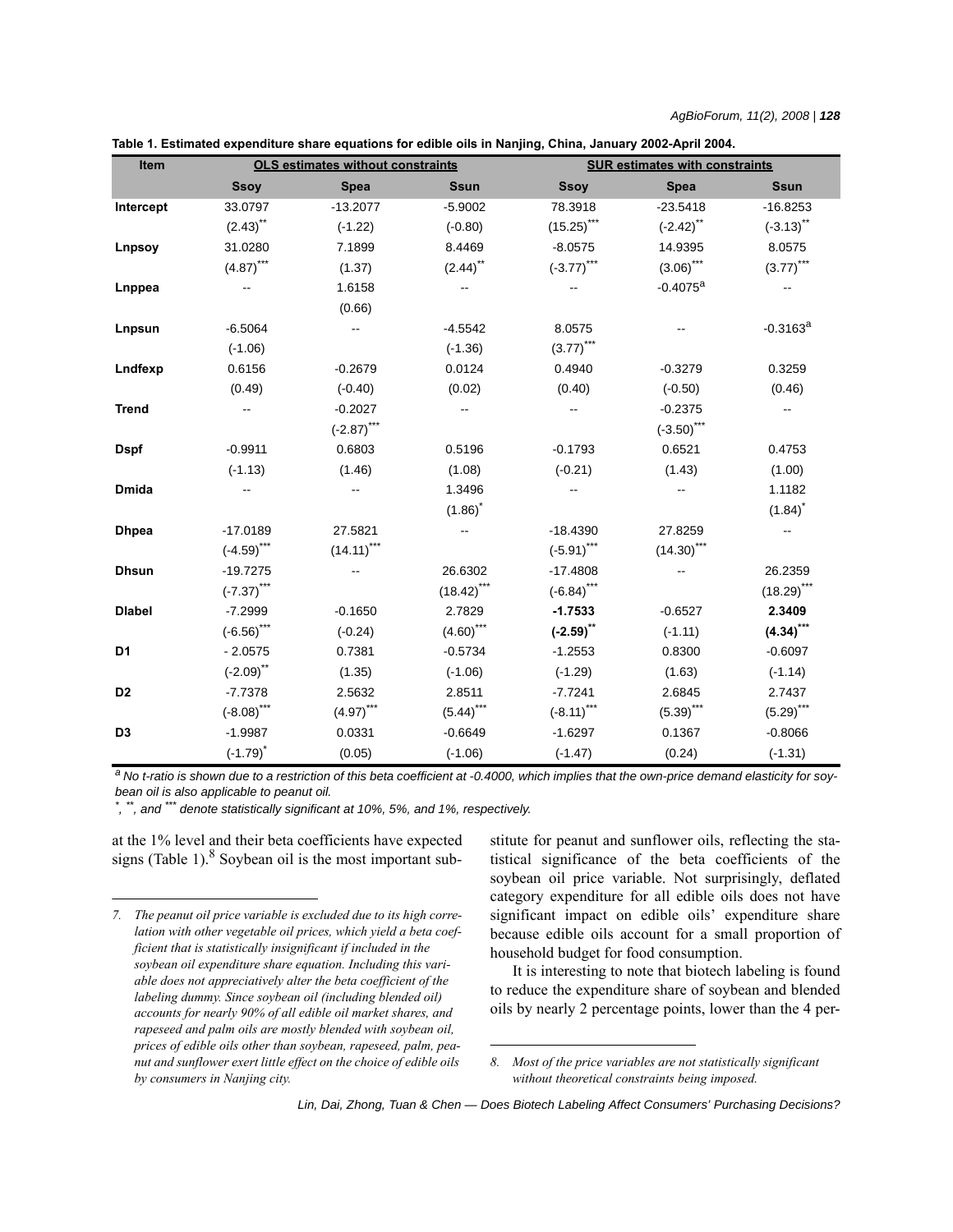centage points reported previously by Zhong et al. (2006), which regresses the consumption share of vegetable oils against own- and cross-prices, and other pertinent variables without imposing theoretical constraints, and 7 percentage points estimated by ordinary least squares (OLS) without imposing the theoretical constrains in this study (Table 1). Meanwhile, the expenditures share for sunflower oil increases by 2.3 percentage points, but that for peanut oil is not impacted by biotech labeling. This finding suggests that sunflower oil is more a direct substitute for soybean oil than peanut oil for consumers at the selected five outlets in Nanjing city. Effects of the prices of rapeseed and palm oils on the choice of edible oils are less discernable because the former is primarily used an ingredient in blended oil which is combined with soybean oil and the latter, if not used in food processing, is also used an ingredient in blended oil. All blended oils virtually contain traces of soybean oil and thereby require biotech labeling.

In short, this study concludes that biotech labeling does not appreciably discourage urban consumers in China from purchasing soybean oil made from biotech soybeans, which at this point are imported from the United States and South America. This finding is consistent with a favorable consumer acceptance of biotech soybean oil by urban consumers in China (Lin et al., 2006a); 77.4% of the respondents in a consumer survey were supportive of biotech foods—that is, they found biotech foods to be acceptable or neutral. Only 12.6% of them were opposed to biotech foods, and the remaining 10.1% were undetermined. It is conceivable that urban consumers who were opposed to biotech foods are more prone to paying attention to biotech labeling on foods they purchased. However, these consumers account for only a modest percentage of urban population. As a result, while some of these consumers might switch from biotech to non-biotech vegetable oils stemming from labeling, the extent of the switch is likely to be small.

This finding also suggests that the current market for US soybean exports to China is unlikely to be affected by enforcement of biotech labeling regulations in that country. Widespread acceptance of biotech foods by urban consumers in China has important implications for the decision by Chinese food manufacturers and retailers to use and label biotech foods. In this study, the small percentage of urban consumers we found who are likely to switch from biotech to non-biotech vegetable oils suggests that many food manufacturers and retailers in China would use less costly biotech ingredients and label products accordingly. This decision to label bio-

| Table 2. Estimated top-level demand for edible oils in Nan- |  |  |
|-------------------------------------------------------------|--|--|
| jing, China.                                                |  |  |

| <b>Item</b>  |                    | Log Q <sub>i</sub> (consumption of edible oils) |                     |  |  |
|--------------|--------------------|-------------------------------------------------|---------------------|--|--|
|              | $\delta_i = -0.05$ | $\delta_i = -0.10$                              | $\delta_i = -0.20$  |  |  |
| Intercept    | 21.373             | 21.473                                          | 21.672              |  |  |
|              | $(5.91)$ ***       | $(5.93)$ ***                                    | $(5.99)$ ***        |  |  |
| $Log P_i$    | $-0.050a$          | $-0.100a$                                       | $-0.200a$           |  |  |
| Log EXP      | $-1.770$           | $-1.769$                                        | $-1.767$            |  |  |
|              | $(-3.21)$ ***      | $(-3.21)$ ***                                   | $(-3.20)$ ***       |  |  |
| <b>Trend</b> | 0.014              | 0.014                                           | 0.015               |  |  |
|              | $(1.83)^{^*}$      | $(1.90)^{^*}$                                   | $(2.03)^{^{\circ}}$ |  |  |

*\* and \*\*\* denote statistically significant at 10% and 1%, respectively.*

*a The beta coefficient is restricted to a value that is lower than the demand price elasticity for soybean oil—the predominant edible oil.*

tech products would, by and large, facilitate the export of China-approved biotech products (such as herbicidetolerant soybeans) from the United States without incurring additional expenses in segregating biotech from non-biotech products.

### **Top-Level Demand Equation**

The top-level demand is estimated by ordinary least squares using a typical log-log specification. The dependent variable is overall quantity of supermarket vegetable oils consumed in Nanjing in a specific month and the price variable is the weighted price of vegetable oils. Since total household expenditures are often not available by city, per capita disposable income in Nanjing is used as a proxy. Both price and income variables are deflated by the CPI for Nanjing.<sup>5</sup>

Multicollinearity between the price and trend variables (with a correlation coefficient of 0.75) necessitates the imposition of a constraint on the beta coefficient of the price variable. It is hypothesized that the aggregate demand price elasticity for vegetable oils would be smaller than that for an individual vegetable oil. Using soybean oil as the reference case, soybean oil's ownprice elasticity would be -0.377 (see later discussion) if the aggregate demand price elasticity is -0.10—our base case (Table 2). Halving or doubling this aggregate demand elasticity assumption does not materially alter the regression results for the top-level demand equation. Deflated per capita disposable income is a statistically significant factor that affects the aggregate demand for

*Lin, Dai, Zhong, Tuan & Chen — Does Biotech Labeling Affect Consumers' Purchasing Decisions?*

*<sup>9.</sup> Both per-capita disposable income and CPI data were obtained from the provincial government of Jiangsu.*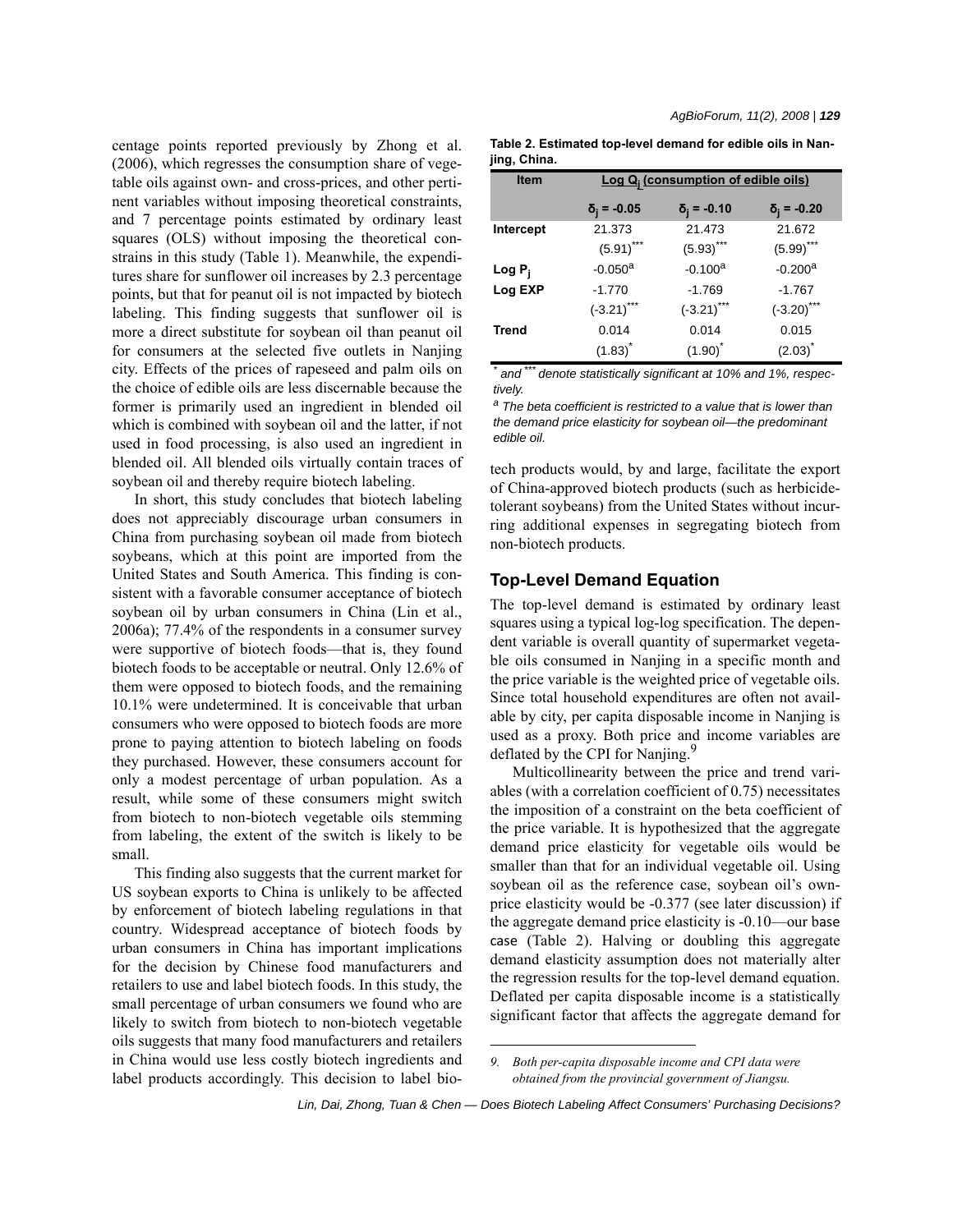supermarket vegetable oils. As per capita income increases 1%, aggregate demand for vegetable oils decreases by nearly 1.8%. The negative income elasticity is not unexpected because consumers are more prone to eat foods away from home as their incomes increase, thereby reducing purchases of vegetable oils for family cooking.10 However, the magnitude of income elasticity is expected to become smaller once consumption of vegetable oils is extended to include those used in food processing and foods consumed away from homes. Model results further suggest that consumption of vegetable oils among urban consumers in Nanjing city is increasing.

# **Demand Price Elasticities**

Own- and cross-price demand elasticities can be estimated from AIDS expenditure shares and top-level demand equations. With the AIDS demand model and the linear approximation of the non-linear function of the log price variable via the Stone price index, ownand cross-price elasticities are (Hausman & Leonard, 2005):

Own-Price:

$$
e_{ii} = 1/S_i [ \gamma_{ii} - \beta_i S_i ] - 1 + [1 + \beta_i/S_i](1+\delta) S_i
$$
 for  $i = j (1)$ 

Cross-Price:

$$
e_{ij} = 1/S_i [\gamma_{ij} - \beta_i S_j] + [1 + \beta_i/S_i](1 + \delta) S_j \text{ for } i \neq j \qquad (2)
$$

All demand price elasticities are well-behaved, robust, and have expected signs (Table 3). The own-price demand elasticity for soybean oil is estimated at -0.377, which is plausible given that edible oil is a necessity and soybean oil plays a dominant role. As expected, ownprice elasticities for peanut and sunflower oils are greater than that for soybean oil. Demand for peanut or sunflower oil is particularly responsive to soybean oil price changes due to small base.

These own- and cross-price demand elasticities, in general, are comparable with those reported by Fang and Beghin (2002, p.746). The own-price elasticity of - 0.377 for soybean oil estimated here is not much different from the -0.604 in their study. Also, the 0.123 crossprice elasticity of soybean oil consumption with respect to the price of sunflower is similar to the 0.168 in their

*AgBioForum, 11(2), 2008 | 130*

**Table 3. Estimated own- and cross-price demand elasticities for vegetable oils in Nanjing, China.a**

| <b>Consumption</b>   | With respect to the price of: |                      |            |  |
|----------------------|-------------------------------|----------------------|------------|--|
|                      | Soybean oil                   | <b>Sunflower oil</b> | Peanut oil |  |
| Soybean oil          | $-0.377$                      | 0.123                | --         |  |
| <b>Sunflower oil</b> | 3.874                         | $-0.849$             | --         |  |
| <b>Peanut oil</b>    | 5.356                         | --                   | -1.098     |  |

*a These elasticities are estimated by restricting the aggregate demand price elasticity for all edible oil at -0.100. Varying this parameter value up and down does not appreciatively alter estimated demand elasticities.*

study, where rapeseed oil is considered as a substitute for soybean oil.

#### **Conclusions**

In this study, biotech labeling is found to have only a modest impact in lowering the consumption of soybean oil in Nanjing, China. The relatively small cross-price elasticity for the demand for soybean oil with respect to the change in price for its main substitute—sunflower oil—suggests that the two vegetable oils are not close substitutes in the eyes of urban consumers in Nanjing. This modest cross-price demand elasticity supports a small impact on consumers' purchasing behavior in the case of vegetable oils in this city.

Perhaps the clearest evidence that there is no significant impact of biotech labeling on consumers' purchasing behavior is that soybean imports into China roughly doubled in the years after the labeling regulations were imposed. Soybean oil prices have not fallen relative to rapeseed oil prices, so demand has apparently kept up with the growth in supply. Therefore, there is apparently no aversion to consumption of vegetable oils with biotech content.

The case study results indicate that the impact of biotech labeling might be even smaller for consumers in smaller-sized cities and rural areas. In previous studies, consumers in smaller-sized cities were found to be more willing to accept biotech foods than those residing in larger cities, and those in rural areas probably are even more price-sensitive (Lin et al., 2006a). Including those consumers in this analysis, therefore, would have indicated an even smaller impact of biotech labeling on consumer purchasing in China.

Results from the AIDS demand model suggest that vegetable oil prices are important factors affecting consumers' purchasing decisions for vegetable oils. However, demand for soybean oil is inelastic. Other than *10. The magnitude of income elasticity appears to be greater than* rapeseed oil, which is mixed in the blended oil and thus

*other studies based on cross-section data.*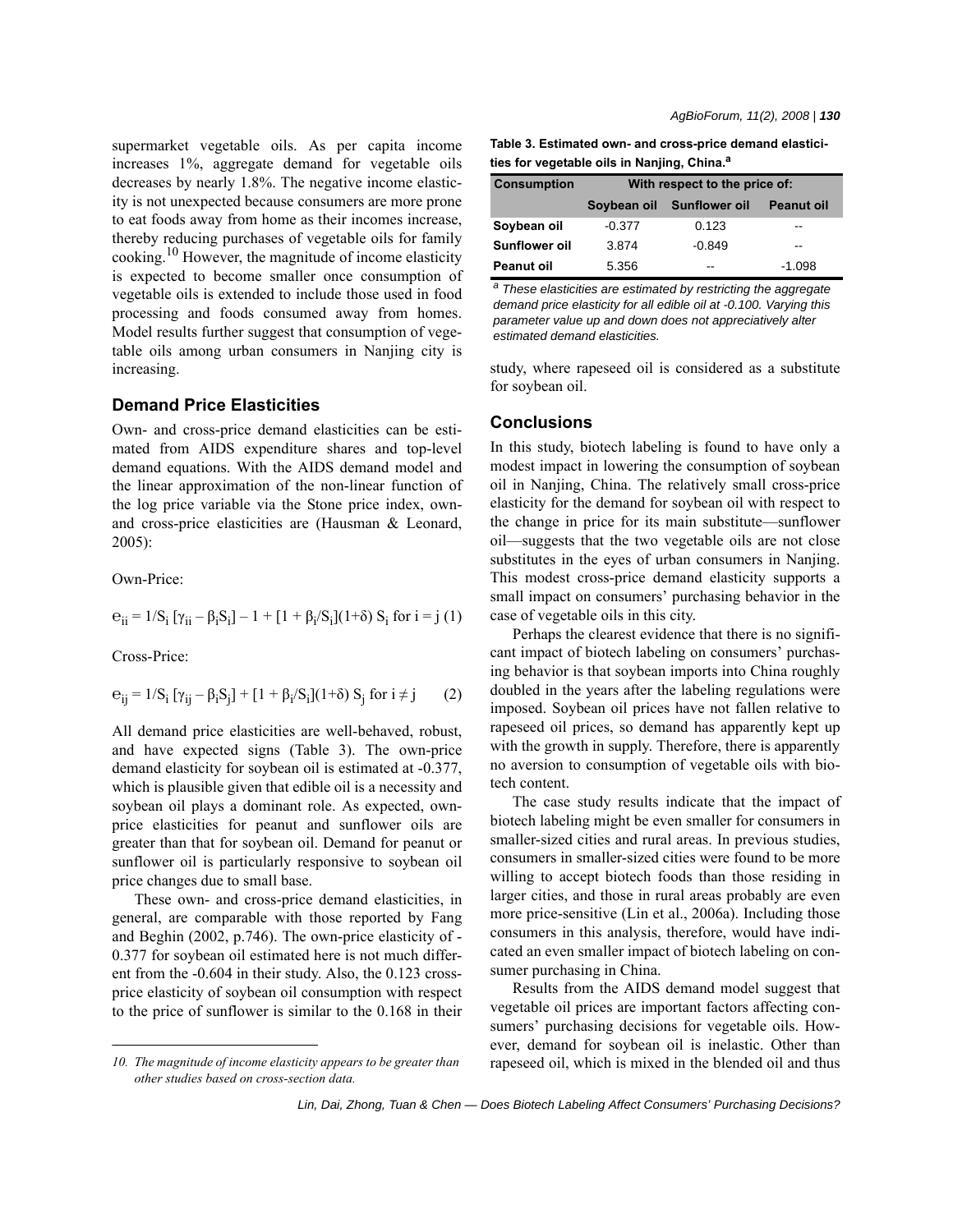is undifferentiated from soybean oil in the scanning data, the main substitute for oils containing biotech soybeans is sunflower oil. Also, household budget constraints exert little effect on their purchasing behavior because vegetable oils account for a small fraction of total household budget.

The rapid changes in the structure of supermarkets in China suggest a need to update this kind of analysis. Supermarkets in mid- to large-sized cities have expanded their sizes, and are offering more diverse food products and more ready-to-eat processed products for the convenience of consumers. This suggests a need in future studies for continuing to update the labeling impact by including observations in more recent months after the strict enforcement of the biotech labeling requirement in August 2003. Similarly, differences in the structure of supermarkets across locations suggest extending this kind of analysis to other cities in China, such as Beijing and Shanghai.

#### **References**

- Alston, J.M., & Chalfant, J.A. (1993). The silence of the lambdas: A test of the almost ideal and Rotterdam models. *American Journal of Agricultural Economics*, *75*, 304-313.
- Asian Food Information Center. (2004, January 12). *Attitude to food biotechnology: The Philippines, China and India*. ISIS Research.
- Bai, J. (2003). Consumers' acceptance of and willingness to buy genetically modified foods in urban China. Master's thesis, Center for Chinese Agricultural Policy, Chinese Academy of Sciences, Beijing, China.
- Chern, W.S., Rickertsen, K., Tsuboi, N., & Fu, T. (2003). Consumer acceptance and willingness to pay for genetically modified vegetable oil and salmon: A multiple-country assessment. *AgBioForum*, *5*(3), 105-112. Available on the World Wide Web: http://www.agbioforum.org.
- Deaton, A., & Muellbauer, J. (1980). An almost ideal demand system. *American Economic Review*, *70*, 312-326.
- Ding, Y. (2004). *A Nanjing case study of Chinese consumers' attitudes toward GM foods*. Master thesis, Nanjing Agricultural University, Nanjing, China.
- Eales, J.S., & Unnevehr, L.J. (1994). The inverse almost ideal demand system. *European Economic Review*, *38*, 101-115.
- Fang, C., & Beghin, J.C. (2002). Urban demand for edible oils and fats in China: Evidence from household survey data. *Journal of Comparative Economics*, *30*, 732-753.
- Golan, E., Kuchler, F., & Mitchell, L. (2000, December). *Economics of foods labeling* (Agricultural Economics Rep. No. 793). Washington, DC: USDA ERS.
- Greene, W. (1990). *Econometric analysis*. New York: Macmillan Publishing Company.
- Hausman, J.A., & Leonard, G.K. (2005). Competitive analysis using a flexible demand specification. *Journal of Competition Law and Economics*, *1*(2), 279-301.
- International Food Information Council (IFIC). (2004, March 8). *IFIC survey: Support for food biotechnology stable despite news on unrelated food safety issues*. IFIC Background.
- Li, Q., Curtis, K.R., McCluskey, J.J. & Wahl, T.I. (2003). Consumer attitudes toward genetically modified foods in Beijing, China. *AgBioForum*, *5*(4), 145-152. Available on the World Wide Web: http://www.agbioforum.org.
- Lin, W., Somwaru, A., Tuan, F., Huang, J., & Bai, J. (2006a). Consumer attitudes toward biotech foods in China. *Journal of International Food and Agribusiness Marketing*, *18*(1&2).
- Lin, W., Somwaru, A., Tuan, F., Huang, J., & Bai, J. (2006b). Consumers' willingness to pay for biotech foods in China: A contingent valuation approach. *AgBioForum*, *9*(3), 166-179.
- Lusk, J.L. (2003). Effects of cheap talk on consumer willingnessto-pay for golden rice. *American Journal of Agricultural Economics*, *85*(4), 840-856.

Maddala, G.S. (1977). *Econometrics*. New York: McGraw-Hill.

- Marchant, M.A., Fang, C. & Song, B. (2003). Issues on adoption, import regulations, and policies for biotech commodities in China with a focus on soybeans. *AgBioForum*, *5*(4), 167-174. Available on the World Wide Web: http://www.agbioforum.org.
- Marks, L.A., Kalaitzandonakes, N., & Vickner, S. (2004). Consumer purchasing behavior toward GM foods in Europe. In R. Evenson & V. Santaniello (Eds.), *Consumer acceptance of biotech foods*. Wallingford, UK: CABI Publishers, pp. 23-39.
- Shoemaker, R., Johnson, D.D., & Golan, E. (2003). Consumers and the future of biotech foods in the United States. *Amber Waves*, *1*(5), 30-36.
- Zhong, F., Chen, X., & Yeh, X. (2006). *Biotech food labeling and consumers' purchasing behavior: A case study of supermarket vegetable oil actual sales data in Nanjing, China* (working paper). Nanjing Agricultural University, Nanjing, China.
- Zhong, F., Marchant, M., Ding, Y. & Lu, K. (2002). GM foods: A Nanjing case study of Chinese consumers' awareness and potential attitudes. *AgBioForum*, *5*(4), 136-144. Available on the World Wide Web: http://www.agbioforum.org.

#### **Acknowledgements**

This paper benefited from discussions at the ICABR Conference in Ravello, Italy, June 29-July 2, 2006; AAEA Annual Meeting in Long Beach, CA, July 23-26, 2006; and IAAE Pre-Conference China Workshop in Gold Coast, Australia, August 14, 2006. The authors are grateful for comments from D. Demcey Johnson, Fred Gale, Mark Ash, Lorrie Mitchell, Melissa Clarkson, and Peter Tabor, as well as those from two anonymous reviewers for *AgBioForum*. The views expressed herein are those of the authors, who do not necessarily reflect

*Lin, Dai, Zhong, Tuan & Chen — Does Biotech Labeling Affect Consumers' Purchasing Decisions?*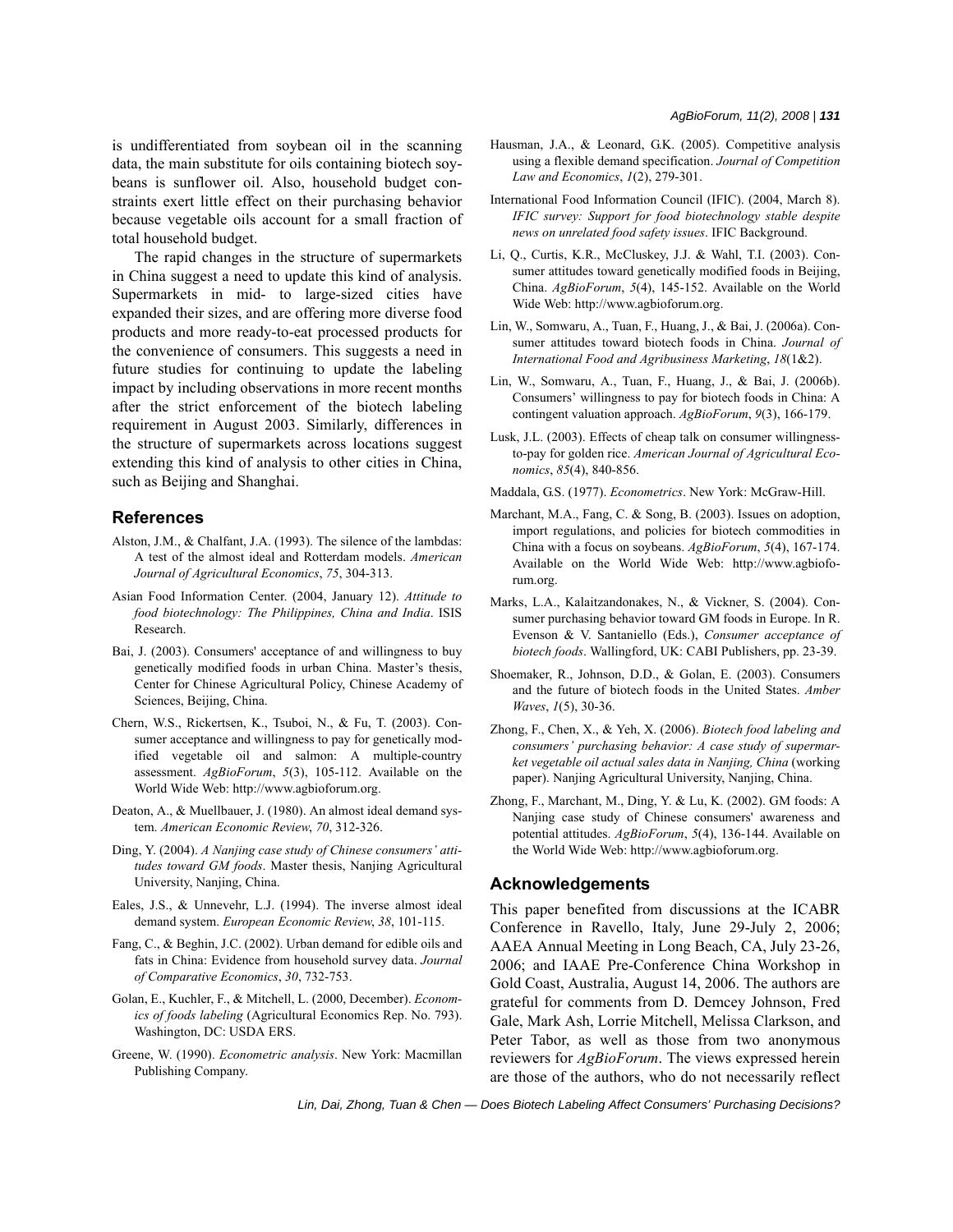*AgBioForum, 11(2), 2008 | 132*

official USDA or NAU policy. Authors' affiliations are those at the time of conducting this study.

# **Appendix: The Almost Ideal Demand System**

An Almost Ideal Demand System (AIDS) for edible oils is developed, following the original work pioneered by Deaton and Muellbauer (1980) and subsequent studies (e.g., Alston & Chalfant, 1993; Eales & Unnevehr, 1994). This demand system encompasses about 20 edible oils, including soybean, peanut, sunflower, and other edible oils. Individual edible oils in this demand system are considered substitutable, but not for other foods sold by the supermarket outlets. Under the AIDS, expenditure share  $(S_i)$  of the i<sup>th</sup> edible oil is specified as:

$$
S_{i} = \alpha_{i} + \beta_{i} \log (Exp/Price) + \sum_{j=1}^{N} \mathbf{Y}_{ij} \log P_{j} + \sum_{j=1}^{K} \varphi_{ik} Z_{k}
$$
  
+  $\rho_{i} D_{label} + \varepsilon_{i}$  (3)

where  $S_i$  = share of edible oil *i*'s expenditure relative to total expenditure for all edible oils; Exp = total expenditure for all edible oils; Price = composite average price of all edible oils weighted by mean expenditure shares of individual oils; dfexp = deflated total expenditure for all edible oils;  $P_i$  = retail prices of the j<sup>th</sup> edible oil;  $Z_k$  = a vector of time trend (January 2002=1, ... April 2004 = 28), seasonal variables—such as Chinese spring festival (January or February  $= 1$ , else  $= 0$ ) and mid-autumn festival (September = 1, else = 0), months of an extraordinary high expenditure share for specific edible oils that was attributed to sales promotion , and outlet-specific fixed effects; and  $D_{label}$  = biotech labeling dummy (August 2003 and thereafter  $= 1$ , else  $= 0$ ).

A list of variables as shown in Table 1 and their definitions are given in Table A1. Also, measurement units and expected signs in the expenditure share equations are indicated.

Under AIDS, the log price variable has the following non-linear form:

Log P = 
$$
\alpha_0 + \sum_{i=1}^{N} \alpha_i \log P_i + \frac{1}{2} \sum_{i=1}^{N} \sum_{j=1}^{N} Y_{ij} \log P_i \cdot \log P_j
$$
 (4)

However, as it is usually done, a linear approximation to this non-linear function via the "Stone price index" is adopted in this study, which is a weighted average of the individual vegetable oil prices, using the vegetable oils' expenditure shares as weights (Deaton & Muellbauer,  $1980$ <sup>11</sup>

$$
Log P = \sum_{i=1}^{N} S_i log P_i
$$
 (5)

This demand system is then estimated by SUR, which explicitly recognizes that residual terms across various edible oils' share equations are interrelated (Greene, 1990; Maddala, 1977). Theoretical constraints can be imposed and tested on the relationships of specific parameters, which are incorporated into the estimation procedures, including:

Symmetry: 
$$
Y_{ij} = Y_{ji}
$$
 for all i's and j's  
Homogeneity of degree zero:  $\sum_{j=1}^{N} Y_{ij} = 0$  for i = 1, 2,...N

Adding up: 
$$
\sum_{i=1}^{N} \alpha_i = 1
$$
,  $\sum_{i=1}^{N} \beta_i = 0$ , and  $\sum_{i=1}^{N} \mathbf{Y}_{ij} = 0$ 

Slutsky symmetry requires that the compensated cross-price derivative of vegetable oil A with respect to vegetable oil B equals the compensated cross-price derivative of vegetable oil B with respect to vegetable oil A (Hausman & Leonard, 2005). The constraint of homogeneity of degree zero indicates that the expenditure share for each of the edible oils will not change if total expenditure for all vegetable oils (Exp), and all prices are changed by the same percentage. Intuitively, this constraint means that in the absence of changes in relative prices of vegetable oils and "real" expenditure for all vegetable oils, the expenditure shares are constant (Deaton & Muellbauer, 1980). Adding up implies that the expenditure shares must sum to one across individual edible oils.

AIDS at an aggregate level involves summing over consumers. Parameters estimated for AIDS demand system are weighted averages of individual consumers (Deaton & Muellbauer, 1980; Hausman & Leonard, 2005). As a result, AIDS estimated on aggregate-level data can be treated as the demand system for a representative consumer. In fact, AIDS demand system would be preferred to other alternatives, such as the logit model, Rotterdam model, and translog model, if aggregatelevel data—such as retail scanning data—are used (Hausman & Leonard, 2005).

*<sup>11.</sup> The weights are equal to the average of the expenditure shares over the entire sample period in this study. This fixedweight scheme avoids inducing endogeneity in the log price variable.*

*Lin, Dai, Zhong, Tuan & Chen — Does Biotech Labeling Affect Consumers' Purchasing Decisions?*